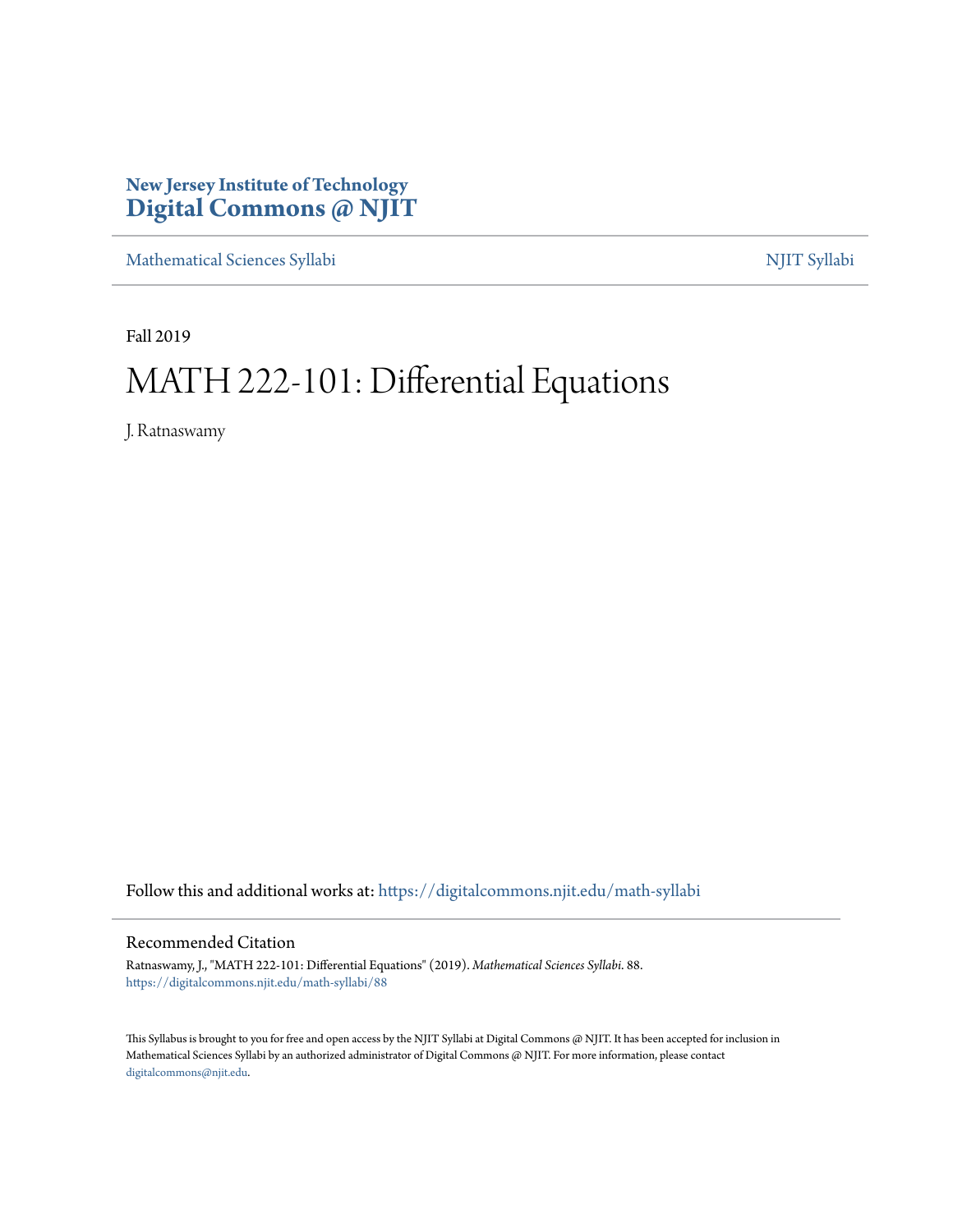

### THE COLLEGE OF SCIENCE AND LIBERAL ARTS

# THE DEPARTMENT OF MATHEMATICAL SCIENCES

# **MATH 222: Differential Equations** *Fall 2019 Course Syllabus*

**[NJIT Academic Integrity Code](http://www.njit.edu/policies/sites/policies/files/academic-integrity-code.pdf)**: All Students should be aware that the Department of Mathematical Sciences takes the University Code on Academic Integrity at NJIT very seriously and enforces it strictly. This means that there must not be any forms of plagiarism, i.e., copying of homework, class projects, or lab assignments, or any form of cheating in quizzes and exams. Under the University Code on Academic Integrity, students are obligated to report any such activities to the Instructor.

### **COURSE INFORMATION**

**Course Description**: Methods for solving ordinary differential equations are studied together with physical applications, Laplace transforms, numerical solutions, and series solutions.

**Number of Credits**: 4

**Prerequisites**: Prerequisite: [MATH](http://catalog.njit.edu/search/?P=MATH%20112) 112 with a grade of C or better or [MATH](http://catalog.njit.edu/search/?P=MATH%20133) 133 with a grade of C or better.

**Course-Section and Instructors**

| <b>Course-Section</b> | Instructor                |
|-----------------------|---------------------------|
| Math 222-001          | : Professor I. Cohanoschi |
| Math 222-003          | Professor M. Michal       |
| Math 222-009          | : Professor M. Michal     |
| Math 222-011          | : Professor A. Bose       |
| Math 222-013          | Professor R. Goodman      |
| Math 222-017          | : Professor J. Ratnaswamy |
| Math 222-023          | Professor M. Potocki-Dul  |
| Math 222-029          | Professor M. Potocki-Dul  |
| Math 222-101          | Professor J. Ratnaswamy   |

**Office Hours for All Math Instructors**: [Fall 2019 Office Hours and Emails](http://math.njit.edu/students/officehours.php)

**Required Textbook**:

| Title          | <b>Elementary Differential Equations and Boundary</b><br>Value Problems |
|----------------|-------------------------------------------------------------------------|
| Author         | Boyce and DiPrima                                                       |
| <b>Edition</b> | $\pm$ 11th                                                              |
|                |                                                                         |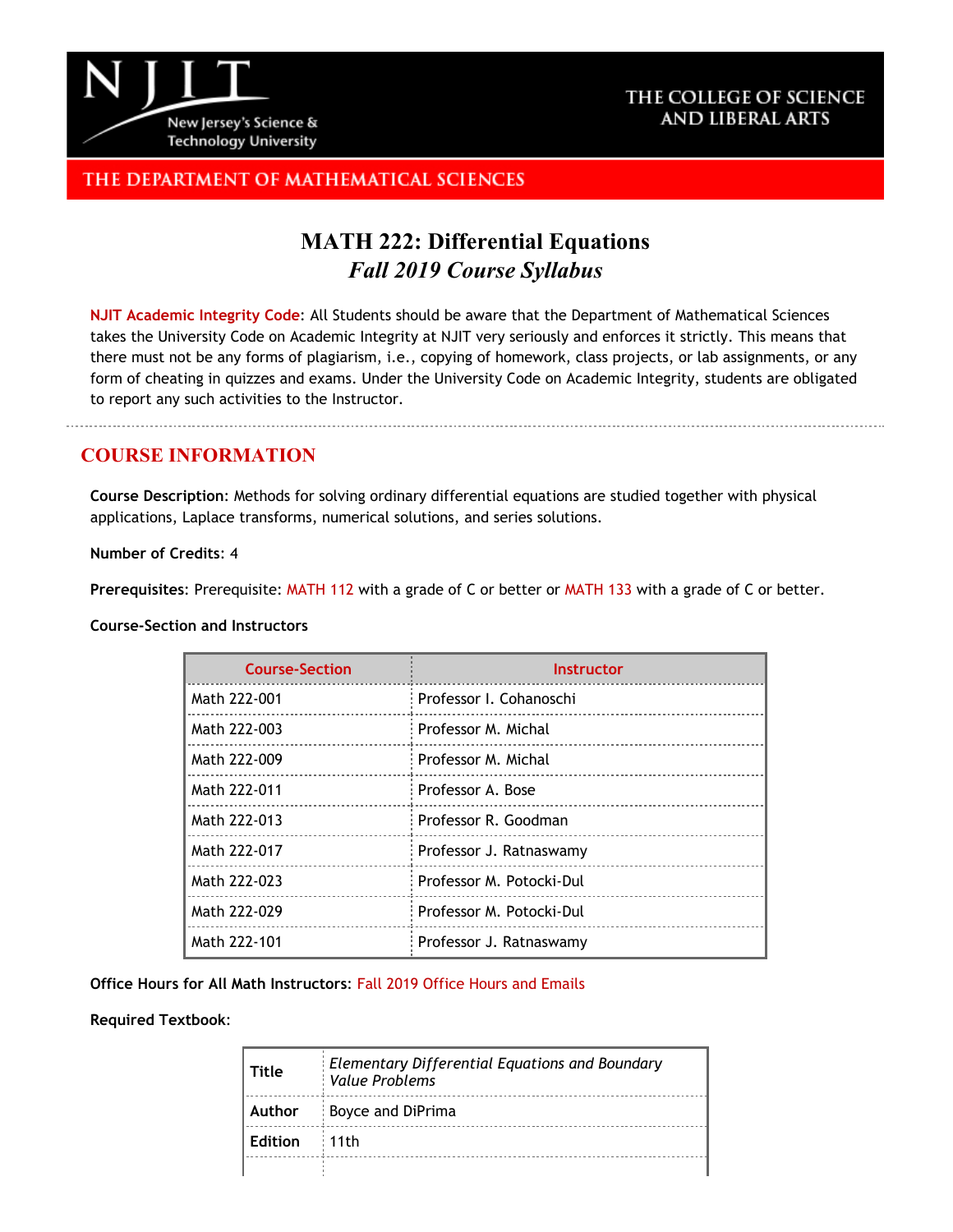| Publisher: John Wiley & Sons, Inc.           |
|----------------------------------------------|
| $\vert$ ISBN # $\vert$ 978-1119447399        |
| Website http://web.njit.edu/~goodman/Math222 |

**Additional Information**: Some review materials are on the [course homepage.](http://bit.ly/njitmath222) Exam solutions, and MATLAB help are also posted there.

**University-wide Withdrawal Date**:The last day to withdraw with a **W** is **[Monday, November 11, 2019](https://www.njit.edu/registrar/fall-2019-academic-calendar/)**. It will be strictly enforced.

# **COURSE GOALS**

#### **Course Objectives**

- Students should (a) learn elementary analytical solution techniques for the solution of ordinary differential equations (ODEs), (b) understand the solution structure of linear ODEs in terms of independent homogeneous solutions and non-homogeneous solutions, and (c) interpret the solutions using plots and methods of calculus.
- Students should (a) understand by exposure to examples how systems and phenomena from science and engineering can be modeled by ODEs, and (b) how solution of such a model can be used to analyze or predict a system's behavior. A key example is the damped, forced, simple harmonic oscillator.
- Students should understand the role of initial value problems for ODEs in examples from science engineering, and should be introduced to the role of two-point boundary value problems and Fourier series.
- Students should understand an elementary method for the numerical solution of ODEs and have some familiarity with the solution of ODEs using MATLAB.

#### **Course Outcomes**

- Students have improved problem-solving skills, including knowledge of techniques for the solution of ODEs.
- Students have an understanding of the importance of differential equations in the sciences and engineering.
- Students should be prepared for further study in science, technology, engineering, and mathematics.

**Course Assessment**: The assessment of objectives is achieved through homework assignments and common examinations with common grading.

### **POLICIES**

**[DMS Course Policies](http://math.njit.edu/students/undergraduate/policies_math.php)**: All DMS students must familiarize themselves with, and adhere to, the [Department of](http://math.njit.edu/students/undergraduate/policies_math.php) [Mathematical Sciences Course Policies](http://math.njit.edu/students/undergraduate/policies_math.php), in addition to official [university-wide policies](http://catalog.njit.edu/undergraduate/academic-policies-procedures/). DMS takes these policies very seriously and enforces them strictly.

**Grading Policy**: The final grade in this course will be determined as follows:

| Homework, Quizzes, and MATLAB          |  |  |
|----------------------------------------|--|--|
| 20%<br>Common Midterm Exam I           |  |  |
| 120%<br><b>Common Midterm Exam II</b>  |  |  |
| :20%<br><b>Common Midterm Exam III</b> |  |  |
| <b>Final Exam</b>                      |  |  |

Your final letter grade will be based on the following tentative curve.

|                | $\frac{1}{2}$ 88 - 100 | $\vdots$ C | $60 - 65$    |
|----------------|------------------------|------------|--------------|
| $B+$           | $\frac{1}{2}$ 83 - 87  | $\vdots$ D | $145 - 59$   |
| $\overline{B}$ | $175 - 82$             | i Fi       | $\pm 0 - 44$ |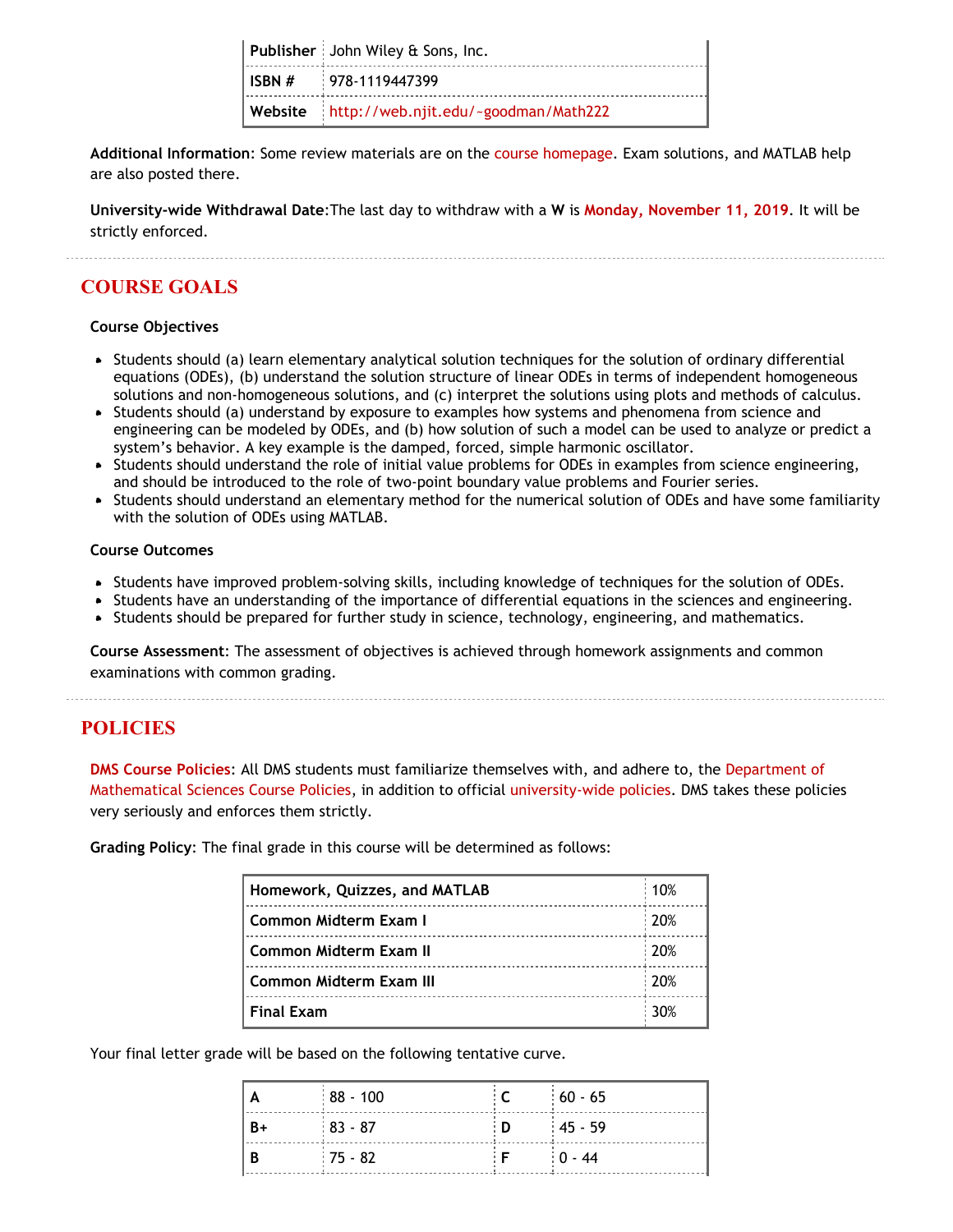| $\vert$ c<br>$\overline{ }$<br>$166 - 74$ |  |  |
|-------------------------------------------|--|--|
|-------------------------------------------|--|--|

**Attendance Policy**: Attendance at all classes will be recorded and is **mandatory**. Please make sure you read and fully understand the [Math Department's Attendance Policy.](http://math.njit.edu/students/policies_attendance.php) This policy will be strictly enforced.

**Homework and Quiz Policy**: Weekly homework assignments are listed on the course outline. They are to be handed in according to your instructor's schedule. Each week, a 15-20 minute quiz will be given on the material covered in the previous week's homework.

**MATLAB Assignments**: There will be two MATLAB assignments. Some helpful material is on the [course](http://web.njit.edu/~goodman/Math222) [homepage](http://web.njit.edu/~goodman/Math222). Math Department MATLAB TAs hold office hours. [See here for details.](http://math.njit.edu/students/undergraduate/matlab_ta_hours.php)

**Exams**: There will be three common midterm exams held during the semester and one comprehensive common final exam. Exams are held on the following days:

| l Common Midterm Exam I   | September 25, 2019     |  |
|---------------------------|------------------------|--|
| l Common Midterm Exam II  | October 23, 2019       |  |
| l Common Midterm Exam III | November 20, 2019      |  |
| l Final Exam Period       | December 14 - 20, 2019 |  |

The time of the midterm exams is **4:15-5:40 PM** for daytime students and **5:45-7:10 PM** for evening students. The final exam will test your knowledge of all the course material taught in the entire course. Make sure you read and fully understand the [Math Department's Examination Policy](http://math.njit.edu/students/policies_exam.php). This policy will be strictly enforced.

**Makeup Exam Policy**: To properly report your absence from a midterm or final exam, please review and follow the required steps under the DMS Examination Policy found here:

#### [http://math.njit.edu/students/policies\\_exam.php](http://math.njit.edu/students/policies_exam.php)

**Cellular Phones**: All cellular phones and other electronic devices must be switched off and put away during all class times.

## **ADDITIONAL RESOURCES**

**Math Tutoring Center**: Located in the Central King Building, Lower Level, Rm. G11 (See[: Fall 2019 Hours](http://math.njit.edu/students/undergraduate/tutoring_help.php))

**Accommodation of Disabilities**: Disability Support Services (DSS) offers long term and temporary accommodations for undergraduate, graduate and visiting students at NJIT.

If you are in need of accommodations due to a disability please contact Chantonette Lyles, Associate Director of Disability Support Services at [973-596-5417](tel:973-596-5417) or via email at [lyles@njit.edu](mailto:lyles@njit.edu). The office is located in Fenster Hall Room 260. A Letter of Accommodation Eligibility from the Disability Support Services office authorizing your accommodations will be required.

For further information regarding self identification, the submission of medical documentation and additional support services provided please visit the Disability Support Services (DSS) website at:

#### [https://www.njit.edu/studentsuccess/accessibility/](http://www5.njit.edu/studentsuccess/disability-support-services/)

#### **Important Dates** (See: [Fall 2019 Academic Calendar, Registrar](https://www.njit.edu/registrar/fall-2019-academic-calendar/))

| <b>Date</b>        | <b>Day</b> | Event                        |  |
|--------------------|------------|------------------------------|--|
| September 3, 2019  |            | <b>First Day of Classes</b>  |  |
| September 13, 2019 | ÷Μ         | Last Day to Add/Drop Classes |  |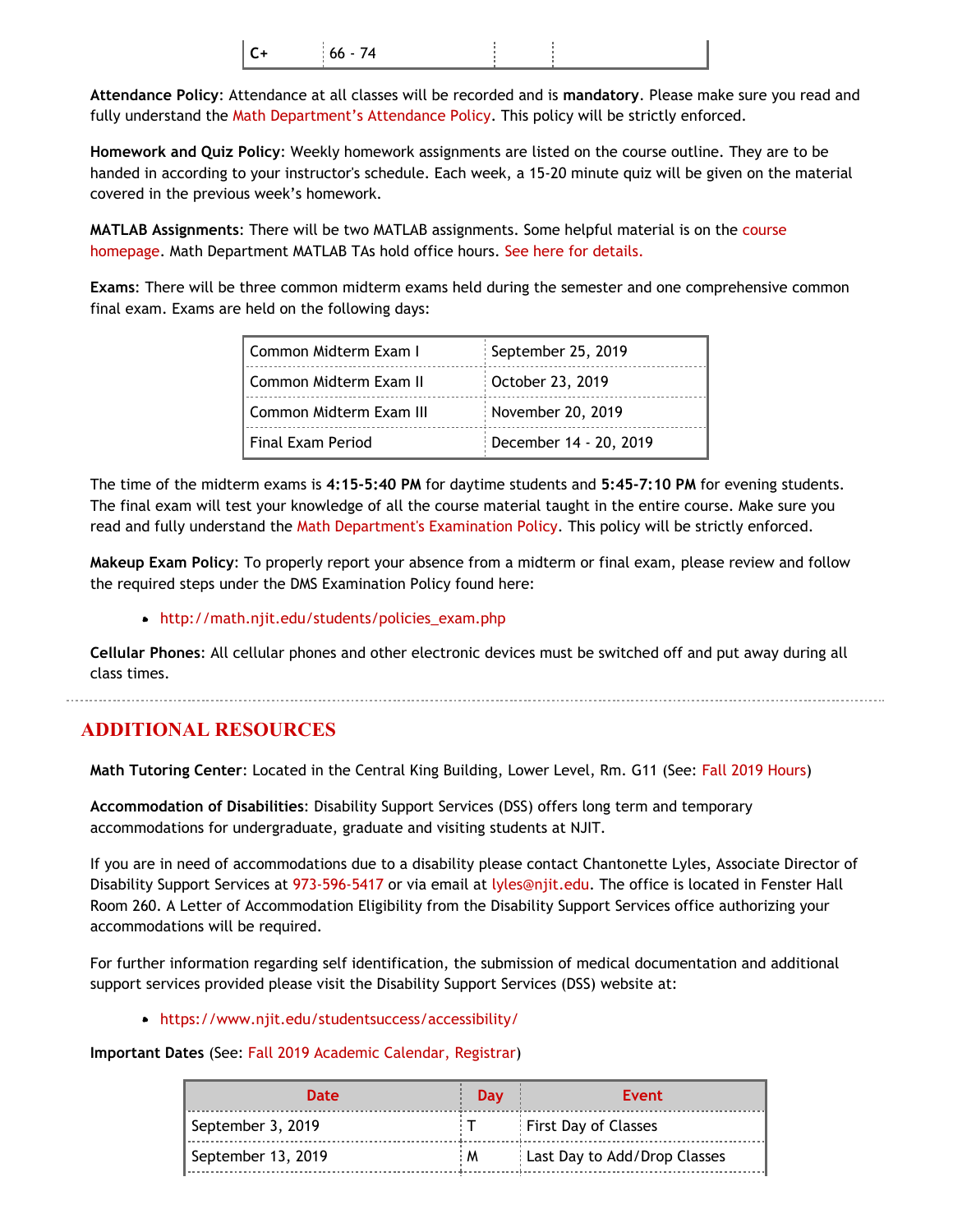| November 11, 2019              | M            | Last Day to Withdraw         |
|--------------------------------|--------------|------------------------------|
| November 26, 2019              | $\mathsf{T}$ | Thursday Classes Meet        |
| November 27, 2019              | w            | <b>Friday Classes Meet</b>   |
| November 28 - December 1, 2019 | :R - Su      | : Thanksgiving Recess        |
| December 11, 2019              | w            | Last Day of Classes          |
| December 12 & 13, 2019         | ∶R & F       | <b>Reading Days</b>          |
| December 14 - 20, 2019         |              | $Sa - F$ : Final Exam Period |

# **Course Outline**

| Week +<br><b>Dates</b>                 | Section # + Topic        |                                                             | <b>HW Problem Numbers</b>                                                   |  |
|----------------------------------------|--------------------------|-------------------------------------------------------------|-----------------------------------------------------------------------------|--|
| WEEK 1:                                | 1.1                      | Some Basic Models; Direction Fields                         | 5, 6, 7, 11, 12, 19                                                         |  |
| $09/3 - 09/6$                          | 1.2                      | Solutions of Some Differential Equations                    | 1, 7 (should say $\frac{d\mathbf{p}}{d\mathbf{p}}$ ), 10<br>dt              |  |
|                                        | 1.3                      | <b>Classification of Differential Equations</b>             | 1, 2, 4, 6, 9, 11, 12                                                       |  |
| WEEK 2:<br>$09/9 - 09/13$              | 2.1                      | Linear Equations; Integrating Factors                       | $6(c)$ , $8(c)$ , $10$ , $11$ , $13(b,c)$ , $17$ , $18$ ,<br>21, 23, 24, 25 |  |
|                                        | 2.2                      | Separable Equations                                         | 2, 4, 6, 9, 12                                                              |  |
|                                        | 2.3                      | Modeling with First Order Equations                         | 2, 5, 7, 12, 14(a)                                                          |  |
| WEEK 3:<br>$09/16 -$                   | 2.5                      | Autonomous Differential Equations and Population<br>Models  | 2, 4, 6, 8, 10, 11                                                          |  |
| 09/20                                  | 2.7                      | Numerical Approximation; Euler's Method                     | $\overline{2}$                                                              |  |
|                                        |                          |                                                             |                                                                             |  |
| WEEK 4:                                | <b>COMMON EXAM 1</b>     |                                                             |                                                                             |  |
| $09/23 -$<br>09/27                     | 3.1                      | Homogeneous Equations with Constant Coefficients            | 3, 5, 6, 8, 10, 13, 15, 16                                                  |  |
|                                        | 3.2                      | Solutions of Linear Homogeneous Equations: The<br>Wronskian | 2, 4, 5, 7, 9, 14, 17, 19, 20, 21,<br>23                                    |  |
| WEEK 5:<br>$9/30 - 10/4$               | 3.3                      | Complex Roots of the Characteristic Equation                | 1, 2, 4, 5, 8, 12, 19                                                       |  |
| <b>Matlab</b><br>assignment<br>#1 due. | 3.4                      | Repeated Roots; Reduction of Order                          | 1, 5, 7, 9, 11, 12, 19, 22                                                  |  |
| WEEK 6:<br>$10/7 - 10/11$              | 3.5                      | Nonhomogeneous Equations; Undetermined<br>Coefficients      | 2, 4, 8, 13, 14, 16(a), 17(a), 21(a)                                        |  |
|                                        | 3.6                      | <b>Variation of Parameters</b>                              | 2, 6, 7, 9, 10, 12, 13                                                      |  |
|                                        | 3.7                      | <b>Mechanical and Electrical Vibrations</b>                 | 1, 2, 3, 4, 6, 7                                                            |  |
| WEEK 7:                                | 3.7                      | Vibrations (Continued)                                      | 9, 11, 12, 13                                                               |  |
| $10/14 -$<br>10/18                     | 3.8                      | <b>Forced Vibrations</b>                                    | 1, 4, 6                                                                     |  |
|                                        | <b>REVIEW FOR EXAM 2</b> |                                                             |                                                                             |  |
| WEEK 8:                                | <b>COMMON EXAM 2</b>     |                                                             |                                                                             |  |